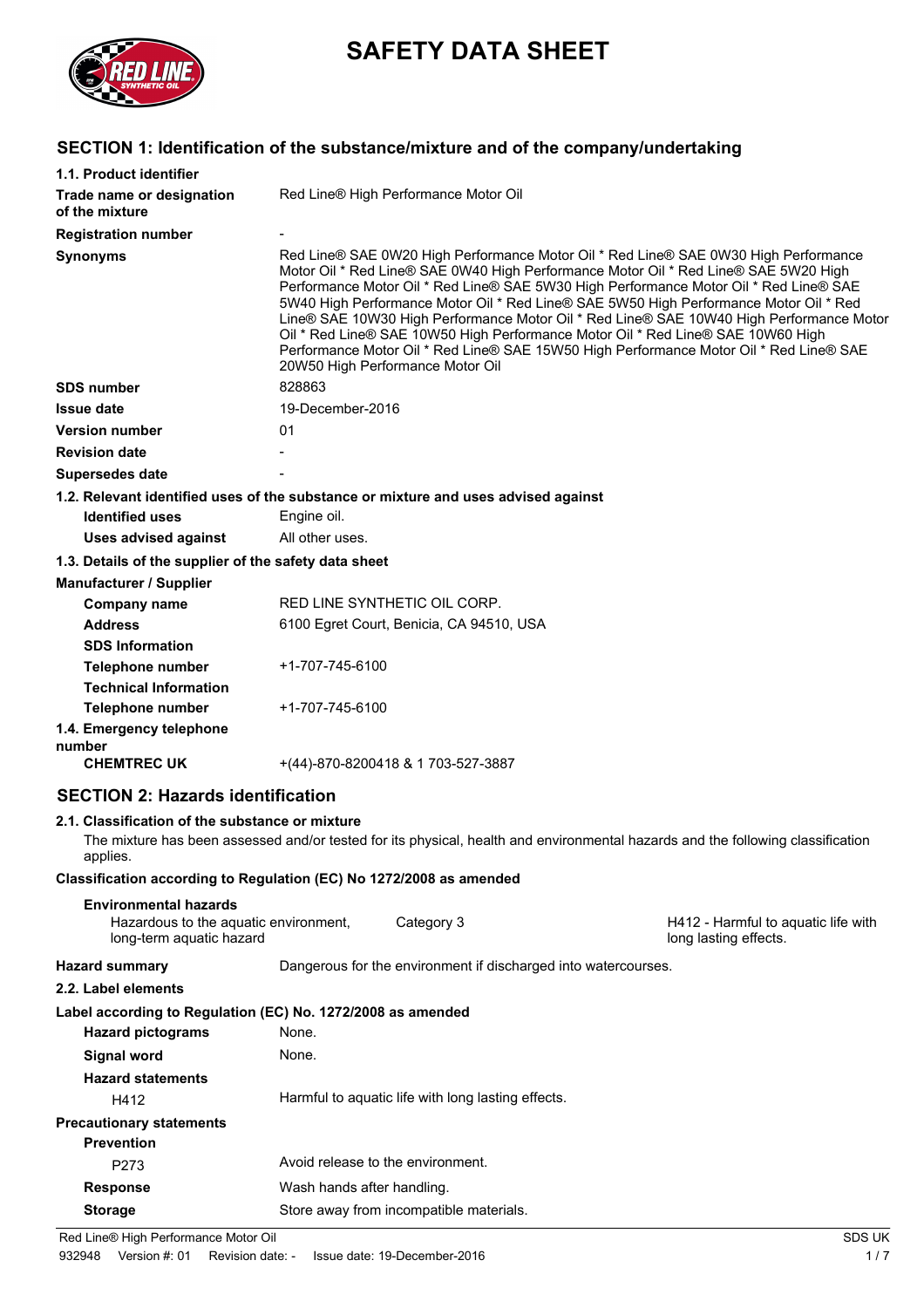| <b>Disposal</b>                                                                       |                                                                                                                                                              |                                                 |                                                                                                                                                                                                                                                                          |                  |              |
|---------------------------------------------------------------------------------------|--------------------------------------------------------------------------------------------------------------------------------------------------------------|-------------------------------------------------|--------------------------------------------------------------------------------------------------------------------------------------------------------------------------------------------------------------------------------------------------------------------------|------------------|--------------|
| P501                                                                                  | Dispose of contents/container in accordance with local/regional/national/international regulations.                                                          |                                                 |                                                                                                                                                                                                                                                                          |                  |              |
| <b>Supplemental label information</b>                                                 | None.                                                                                                                                                        |                                                 |                                                                                                                                                                                                                                                                          |                  |              |
| 2.3. Other hazards                                                                    | Not a PBT or vPvB substance or mixture. Prolonged and repeated contact with used oil may cause<br>serious skin diseases, such as dermatitis and skin cancer. |                                                 |                                                                                                                                                                                                                                                                          |                  |              |
| <b>SECTION 3: Composition/information on ingredients</b>                              |                                                                                                                                                              |                                                 |                                                                                                                                                                                                                                                                          |                  |              |
| 3.2. Mixtures                                                                         |                                                                                                                                                              |                                                 |                                                                                                                                                                                                                                                                          |                  |              |
| <b>General information</b>                                                            |                                                                                                                                                              |                                                 |                                                                                                                                                                                                                                                                          |                  |              |
| <b>Chemical name</b>                                                                  | %                                                                                                                                                            | CAS-No. / EC<br>No.                             | <b>REACH Registration No.</b>                                                                                                                                                                                                                                            | <b>INDEX No.</b> | <b>Notes</b> |
| Phosphorodithioic acid,<br>O,O-di-C1-14-alkyl esters, zinc salts                      | $0.9 - 2$                                                                                                                                                    | 68649-42-3<br>272-028-3                         |                                                                                                                                                                                                                                                                          |                  |              |
| <b>Classification:</b>                                                                |                                                                                                                                                              |                                                 | Skin Irrit. 2;H315, Eye Dam. 1;H318, Aquatic Chronic 2;H411                                                                                                                                                                                                              |                  |              |
| 9-Octadecenenitrile                                                                   | $0.3 - 0.4$                                                                                                                                                  | 112-91-4<br>204-016-0                           |                                                                                                                                                                                                                                                                          |                  |              |
| <b>Classification:</b>                                                                |                                                                                                                                                              |                                                 | Skin Irrit. 2;H315, Aquatic Acute 1;H400, Aquatic Chronic 1;H410                                                                                                                                                                                                         |                  |              |
| <b>Composition comments</b>                                                           |                                                                                                                                                              |                                                 | All concentrations are in percent by weight unless ingredient is a gas. Gas concentrations are in<br>percent by volume. The full text for all H-statements is displayed in section 16. Components not<br>listed are either non-hazardous or are below reportable limits. |                  |              |
| <b>SECTION 4: First aid measures</b>                                                  |                                                                                                                                                              |                                                 |                                                                                                                                                                                                                                                                          |                  |              |
| <b>General information</b>                                                            | protect themselves.                                                                                                                                          |                                                 | Ensure that medical personnel are aware of the material(s) involved, and take precautions to                                                                                                                                                                             |                  |              |
| 4.1. Description of first aid measures                                                |                                                                                                                                                              |                                                 |                                                                                                                                                                                                                                                                          |                  |              |
| <b>Inhalation</b>                                                                     | attention if symptoms persist.                                                                                                                               |                                                 | Remove victim to fresh air and keep at rest in a position comfortable for breathing. Get medical                                                                                                                                                                         |                  |              |
| <b>Skin contact</b>                                                                   | medical attention.                                                                                                                                           |                                                 | Remove contaminated clothing and wash skin with soap and water. Get medical attention if<br>irritation develops and persists. If high pressure injection under the skin occurs, always seek                                                                              |                  |              |
| Eye contact                                                                           |                                                                                                                                                              |                                                 | Flush eyes with water as a precaution. Get medical attention if irritation develops or persists.                                                                                                                                                                         |                  |              |
| Ingestion                                                                             |                                                                                                                                                              |                                                 | Rinse mouth. Get medical attention if any discomfort continues.                                                                                                                                                                                                          |                  |              |
| 4.2. Most important symptoms<br>and effects, both acute and<br>delayed                |                                                                                                                                                              |                                                 | Prolonged or repeated contact may dry skin and cause irritation. Inhalation of oil mist or vapours<br>formed during heating of the product will irritate the respiratory system and provoke coughing.                                                                    |                  |              |
| 4.3. Indication of any<br>immediate medical attention<br>and special treatment needed | Treat symptomatically.                                                                                                                                       |                                                 |                                                                                                                                                                                                                                                                          |                  |              |
| <b>SECTION 5: Firefighting measures</b>                                               |                                                                                                                                                              |                                                 |                                                                                                                                                                                                                                                                          |                  |              |
| <b>General fire hazards</b>                                                           |                                                                                                                                                              |                                                 | The product is not flammable. Will burn if involved in a fire.                                                                                                                                                                                                           |                  |              |
| 5.1. Extinguishing media                                                              |                                                                                                                                                              |                                                 |                                                                                                                                                                                                                                                                          |                  |              |
| Suitable extinguishing<br>media                                                       |                                                                                                                                                              | Dry chemical, CO2, water spray or regular foam. |                                                                                                                                                                                                                                                                          |                  |              |
| Unsuitable extinguishing<br>media                                                     |                                                                                                                                                              |                                                 | Do not use water jet as an extinguisher, as this will spread the fire. Simultaneous use of foam and<br>water on the same surface is to be avoided as water destroys the foam.                                                                                            |                  |              |
| 5.2. Special hazards arising<br>from the substance or mixture                         |                                                                                                                                                              |                                                 | Combustion products include: Carbon monoxide, carbon dioxide, various hydrocarbon fragments<br>as well as thick smoke. Oxides of Sulfur, Phosphorus and Nitrogen may also be formed.                                                                                     |                  |              |

| 5.3. Advice for firefighters                            |                                                                                                |
|---------------------------------------------------------|------------------------------------------------------------------------------------------------|
| <b>Special protective</b><br>equipment for firefighters | Self-contained breathing apparatus and full protective clothing must be worn in case of fire.  |
| <b>Special fire fighting</b><br>procedures              | Cool containers exposed to heat with water spray and remove container, if no risk is involved. |
| <b>Specific methods</b>                                 | Use standard firefighting procedures and consider the hazards of other involved materials.     |

### **SECTION 6: Accidental release measures**

#### **6.1. Personal precautions, protective equipment and emergency procedures**

ELIMINATE all ignition sources (no smoking, flares, sparks or flames in immediate area). Provide adequate ventilation. Keep unnecessary personnel away. **For non-emergency personnel**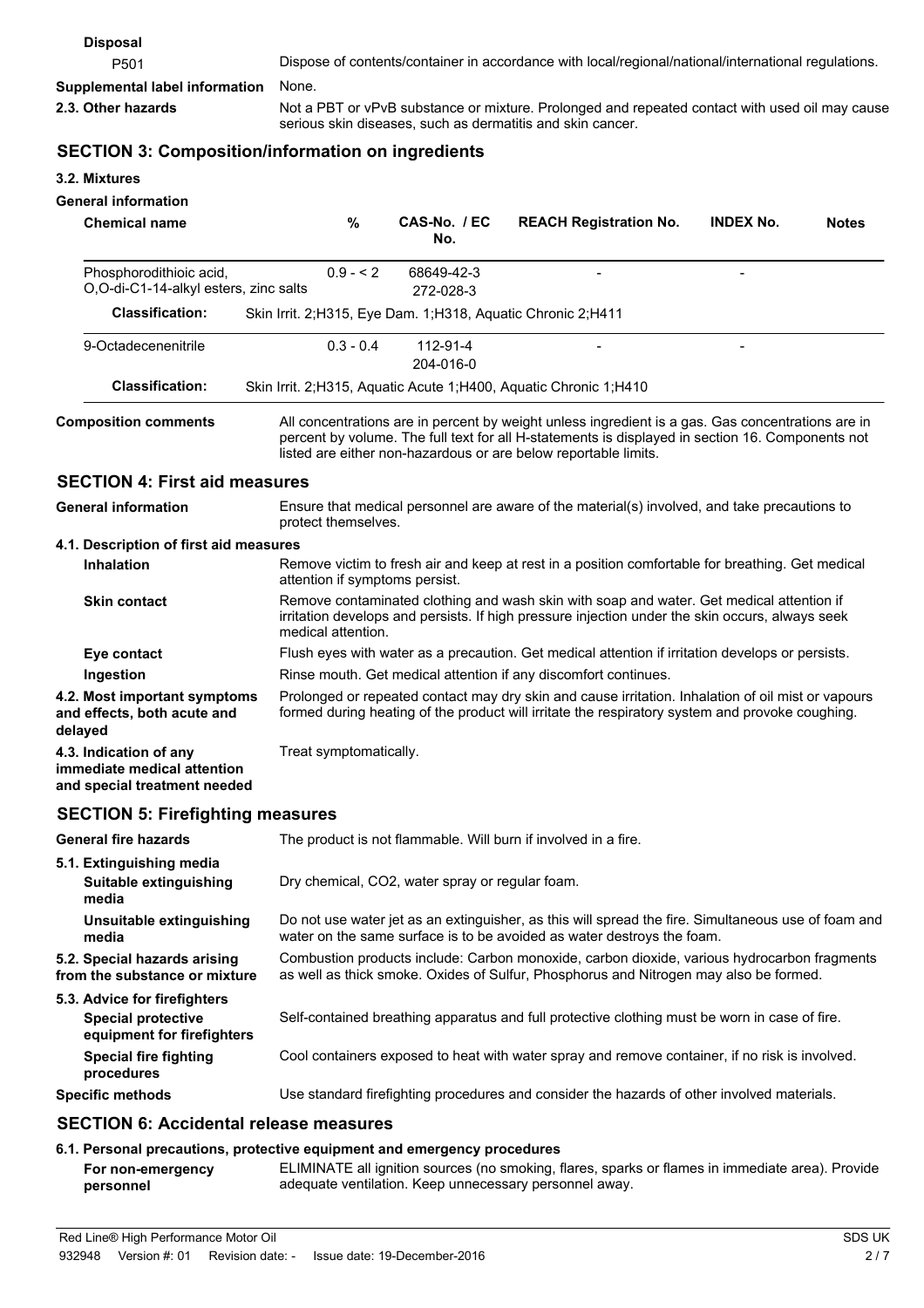| For emergency responders                                     | Keep unnecessary personnel away. Use personal protection recommended in Section 8 of the<br>SDS.                                                                                                          |
|--------------------------------------------------------------|-----------------------------------------------------------------------------------------------------------------------------------------------------------------------------------------------------------|
| 6.2. Environmental precautions                               | Prevent spillage entering a watercourse or sewer, contaminating soil or vegetation. If this is not<br>possible notify police and appropriate authorities immediately.                                     |
| 6.3. Methods and material for<br>containment and cleaning up | Liquid spilled on the ground:                                                                                                                                                                             |
|                                                              | Contain the liquid if possible. Absorb or cover with dry earth, sand or other non-combustible<br>material and transfer to containers.                                                                     |
|                                                              | Liquid spread on water surface:                                                                                                                                                                           |
|                                                              | Confine the spill with booms. Remove from water surface by skimming or with suitable absorbents.<br>Transfer to a container for disposal.                                                                 |
|                                                              | Clean up in accordance with all applicable regulations. Local authorities should be advised if<br>significant spillages cannot be contained.                                                              |
| 6.4. Reference to other<br>sections                          | For personal protection, see section 8 of the SDS.<br>For waste disposal, see section 13 of the SDS.                                                                                                      |
| <b>SECTION 7: Handling and storage</b>                       |                                                                                                                                                                                                           |
| 7.1. Precautions for safe<br>handling                        | Wear necessary protective equipment. Avoid inhalation of vapours and contact with skin and eyes.<br>In case of spills, beware of slippery floors and surfaces. Observe good industrial hygiene practices. |

Wash thoroughly after handling. "Empty" containers retain product residue (liquid or vapour) and can be dangerous. Do not pressurize, cut, weld, braze, solder, drill, grind or expose empty containers to heat, flame, sparks, static electricity, or other sources of ignition; they may explode and cause injury or death. **7.2. Conditions for safe storage, including any incompatibilities**

Keep container tightly closed in a dry and well-ventilated place. Protect against physical damage. Store away from incompatible materials. 7.3. Specific end use(s) **Engine oil.** 

## **SECTION 8: Exposure controls/personal protection**

| 8.1. Control parameters                              |                                                                                                                                                                                                                                                                                                   |
|------------------------------------------------------|---------------------------------------------------------------------------------------------------------------------------------------------------------------------------------------------------------------------------------------------------------------------------------------------------|
| <b>Occupational exposure limits</b>                  | No exposure limits noted for ingredient(s).                                                                                                                                                                                                                                                       |
| <b>Biological limit values</b>                       | No biological exposure limits noted for the ingredient(s).                                                                                                                                                                                                                                        |
| <b>Recommended monitoring</b><br>procedures          | Follow standard monitoring procedures.                                                                                                                                                                                                                                                            |
| Derived no effect levels<br>(DNELs)                  | Not available.                                                                                                                                                                                                                                                                                    |
| <b>Predicted no effect</b><br>concentrations (PNECs) | Not available.                                                                                                                                                                                                                                                                                    |
| 8.2. Exposure controls                               |                                                                                                                                                                                                                                                                                                   |
| Appropriate engineering<br>controls                  | Provide adequate ventilation and minimise the risk of inhalation of vapours and mists.                                                                                                                                                                                                            |
|                                                      | Individual protection measures, such as personal protective equipment                                                                                                                                                                                                                             |
| <b>General information</b>                           | Personal protective equipment should be chosen according to the CEN standards and in<br>discussion with the supplier of the personal protective equipment.                                                                                                                                        |
| <b>Eye/face protection</b>                           | It is a good industrial hygiene practice to minimise eye contact. Wear approved safety glasses or<br>goggles.                                                                                                                                                                                     |
| <b>Skin protection</b>                               |                                                                                                                                                                                                                                                                                                   |
| - Hand protection                                    | Wear protective gloves. Nitrile gloves are recommended, but be aware that the liquid may<br>penetrate the gloves. Frequent change is advisable. Suitable gloves can be recommended by the<br>glove supplier.                                                                                      |
| - Other                                              | Wear suitable protective clothing.                                                                                                                                                                                                                                                                |
| <b>Respiratory protection</b>                        | No protection is ordinarily required with adequate ventilation. In case of inadequate ventilation or<br>risk of inhalation of oil mist, suitable respiratory equipment with combination filter (type A2/P2) can<br>be used.                                                                       |
| <b>Thermal hazards</b>                               | Wear appropriate thermal protective clothing, when necessary.                                                                                                                                                                                                                                     |
| <b>Hygiene measures</b>                              | Always observe good personal hygiene measures, such as washing after handling the material<br>and before eating, drinking, and/or smoking. Routinely wash work clothing and protective<br>equipment to remove contaminants. Discard contaminated clothing and footwear that cannot be<br>cleaned. |
| <b>Environmental exposure</b><br>controls            | Contain spills and prevent releases and observe national regulations on emissions.                                                                                                                                                                                                                |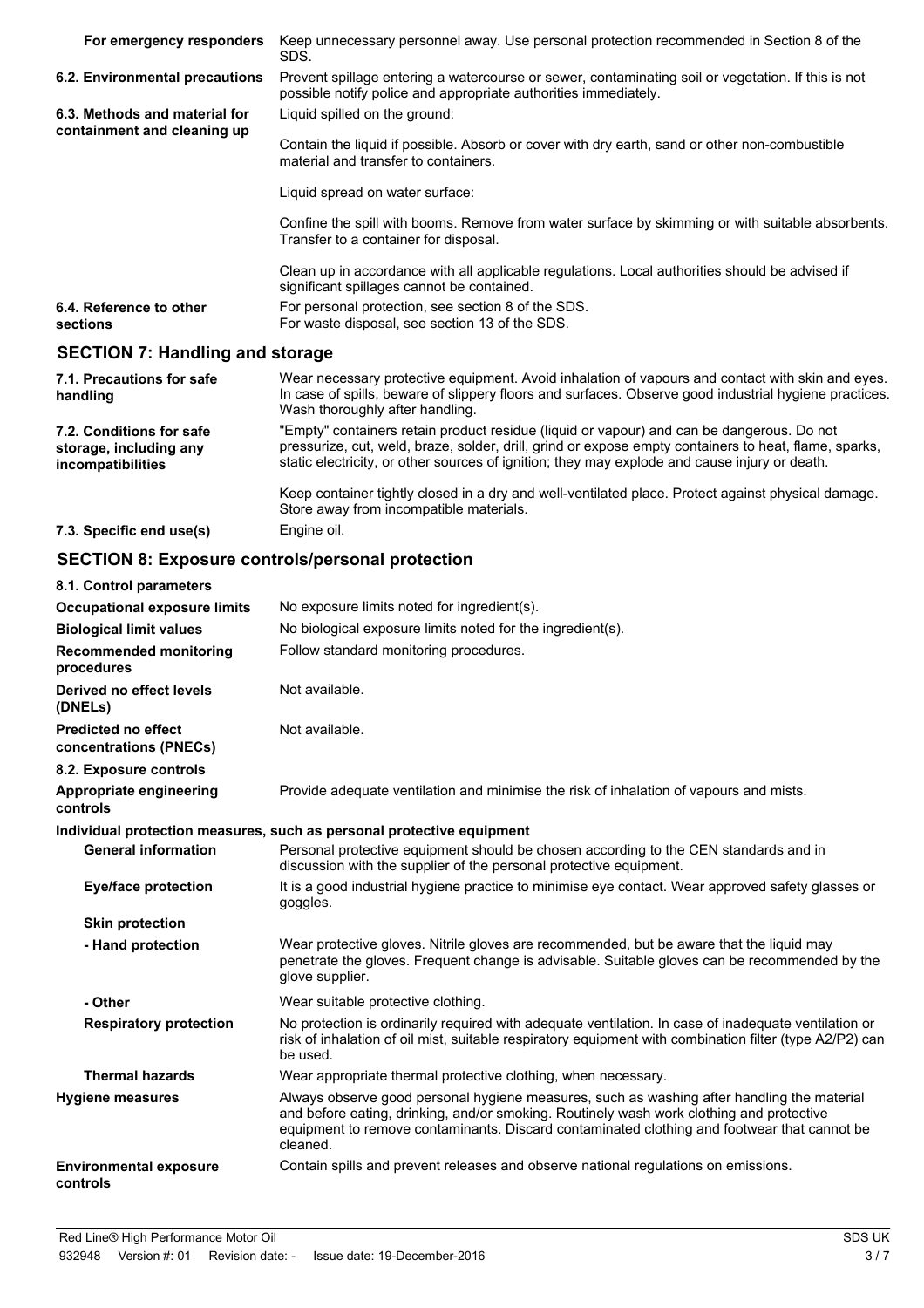## **SECTION 9: Physical and chemical properties**

## **9.1. Information on basic physical and chemical properties Appearance**

| <b>Physical state</b>                             | Liquid.                                                                                       |
|---------------------------------------------------|-----------------------------------------------------------------------------------------------|
| <b>Form</b>                                       | Liquid.                                                                                       |
| Colour                                            | Amber.                                                                                        |
| Odour                                             | Petroleum.                                                                                    |
| <b>Odour threshold</b>                            | Not available.                                                                                |
| рH                                                | Not applicable.                                                                               |
| Melting point/freezing point                      | Not available.                                                                                |
| Initial boiling point and boiling<br>range        | Not available.                                                                                |
| <b>Flash point</b>                                | > 150.0 °C (> 302.0 °F) Pensky-Martens Closed Cup                                             |
| <b>Evaporation rate</b>                           | Not available.                                                                                |
| Flammability (solid, gas)                         | Not applicable.                                                                               |
| Upper/lower flammability or explosive limits      |                                                                                               |
| <b>Flammability limit - lower</b><br>(%)          | Not available.                                                                                |
| <b>Flammability limit - upper</b><br>$(\%)$       | Not available.                                                                                |
| Vapour pressure                                   | Not available.                                                                                |
| <b>Vapour density</b>                             | $> 1$ (Air = 1)                                                                               |
| <b>Relative density</b>                           | $0.884 - 0.893$                                                                               |
| <b>Relative density temperature</b>               | 15.6 °C (60.08 °F)                                                                            |
| Solubility(ies)                                   | Insoluble in water.                                                                           |
| <b>Partition coefficient</b><br>(n-octanol/water) | No data available.                                                                            |
| <b>Auto-ignition temperature</b>                  | Not available.                                                                                |
| <b>Decomposition temperature</b>                  | Not available.                                                                                |
| <b>Viscosity</b>                                  | 7.6 - 19.4 cSt (100 °C)<br>40.25 - 140.62 cSt (40 °C)                                         |
| <b>Explosive properties</b>                       | Not explosive.                                                                                |
| <b>Oxidising properties</b>                       | Not oxidising.                                                                                |
| 9.2. Other information<br><b>Bulk density</b>     | 7.36 - 7.44 lbs/gal                                                                           |
| <b>SECTION 10: Stability and reactivity</b>       |                                                                                               |
| 10.1. Reactivity                                  | The product is stable and non reactive under normal conditions of use, storage and transport. |
| 10.2. Chemical stability                          | The product is stable under normal conditions of use, storage and transport.                  |
| 10.3. Possibility of hazardous<br>reactions       | Hazardous polymerisation does not occur.                                                      |
| 10.4. Conditions to avoid                         | High temperatures. Ignition sources.                                                          |
| 10.5. Incompatible materials                      | Strong oxidising agents. Strong reducing agents.                                              |
| 10.6. Hazardous<br>decomposition products         | None expected under normal conditions of use.                                                 |

## **SECTION 11: Toxicological information**

**General information** Health injuries are not known or expected under normal use.

| Information on likely routes of exposure |                                                                                                                                                                                                       |
|------------------------------------------|-------------------------------------------------------------------------------------------------------------------------------------------------------------------------------------------------------|
| <b>Inhalation</b>                        | Inhalation of oil mist or vapours formed during heating of the product will irritate the respiratory<br>system and provoke coughing.                                                                  |
| <b>Skin contact</b>                      | May cause mild skin irritation. Repeated exposure may cause skin dryness or cracking.                                                                                                                 |
| Eye contact                              | Mild eye irritation.                                                                                                                                                                                  |
| Ingestion                                | May cause discomfort if swallowed.                                                                                                                                                                    |
| <b>Symptoms</b>                          | Prolonged or repeated contact may dry skin and cause irritation. Inhalation of oil mist or vapours<br>formed during heating of the product will irritate the respiratory system and provoke coughing. |

Red Line® High Performance Motor Oil SDS UK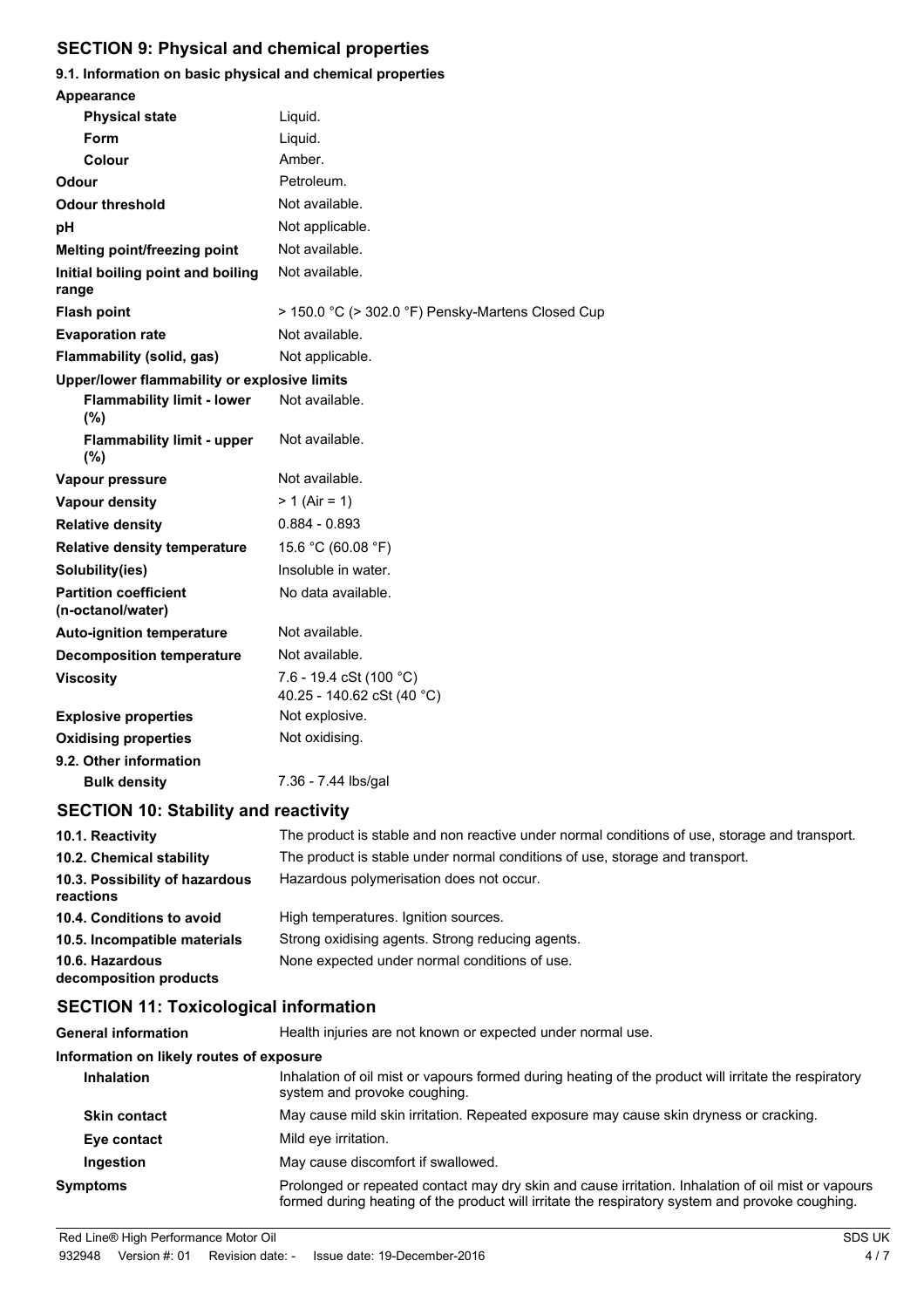#### **11.1. Information on toxicological effects**

| <b>Acute toxicity</b>                                     | Expected to be a low hazard for usual industrial or commercial handling by trained personnel.                                                                                                             |                                                                                                                                                                                                                                                                                                                                                                |
|-----------------------------------------------------------|-----------------------------------------------------------------------------------------------------------------------------------------------------------------------------------------------------------|----------------------------------------------------------------------------------------------------------------------------------------------------------------------------------------------------------------------------------------------------------------------------------------------------------------------------------------------------------------|
| <b>Product</b>                                            | <b>Species</b>                                                                                                                                                                                            | <b>Test results</b>                                                                                                                                                                                                                                                                                                                                            |
| Red Line® High Performance Motor Oil (CAS Mixture)        |                                                                                                                                                                                                           |                                                                                                                                                                                                                                                                                                                                                                |
| Acute                                                     |                                                                                                                                                                                                           |                                                                                                                                                                                                                                                                                                                                                                |
| Dermal                                                    |                                                                                                                                                                                                           |                                                                                                                                                                                                                                                                                                                                                                |
| LD50                                                      |                                                                                                                                                                                                           | > 2 g/kg, (Estimated)                                                                                                                                                                                                                                                                                                                                          |
| Inhalation                                                |                                                                                                                                                                                                           |                                                                                                                                                                                                                                                                                                                                                                |
| <b>LC50</b>                                               |                                                                                                                                                                                                           | > 5 mg/l, (Mist, estimated)                                                                                                                                                                                                                                                                                                                                    |
| Oral<br>LD50                                              |                                                                                                                                                                                                           | > 5 g/kg, (Estimated)                                                                                                                                                                                                                                                                                                                                          |
|                                                           |                                                                                                                                                                                                           |                                                                                                                                                                                                                                                                                                                                                                |
| <b>Skin corrosion/irritation</b>                          |                                                                                                                                                                                                           | May cause mild skin irritation. Repeated exposure may cause skin dryness or cracking.                                                                                                                                                                                                                                                                          |
| Serious eye damage/eye<br><i>irritation</i>               | Mild eye irritation.                                                                                                                                                                                      |                                                                                                                                                                                                                                                                                                                                                                |
| <b>Respiratory sensitisation</b>                          | classification).                                                                                                                                                                                          | No information available on the mixture. However, none of the components are classified in<br>respect of this hazard (or are present at a level below the concentration threshold for                                                                                                                                                                          |
| <b>Skin sensitisation</b>                                 | No information available on the mixture. However, none of the components are classified in<br>respect of this hazard (or are present at a level below the concentration threshold for<br>classification). |                                                                                                                                                                                                                                                                                                                                                                |
| <b>Germ cell mutagenicity</b>                             | No information available on the mixture. However, none of the components are classified in<br>respect of this hazard (or are present at a level below the concentration threshold for<br>classification). |                                                                                                                                                                                                                                                                                                                                                                |
| Carcinogenicity                                           | No information available on the mixture. However, none of the components are classified in<br>respect of this hazard (or are present at a level below the concentration threshold for<br>classification). |                                                                                                                                                                                                                                                                                                                                                                |
| <b>Reproductive toxicity</b>                              | classification).                                                                                                                                                                                          | No information available on the mixture. However, none of the components are classified in<br>respect of this hazard (or are present at a level below the concentration threshold for                                                                                                                                                                          |
| Specific target organ toxicity -<br>single exposure       | No information available on the mixture. However, none of the components are classified in<br>respect of this hazard (or are present at a level below the concentration threshold for<br>classification). |                                                                                                                                                                                                                                                                                                                                                                |
| Specific target organ toxicity -<br>repeated exposure     | No information available on the mixture. However, none of the components are classified in<br>respect of this hazard (or are present at a level below the concentration threshold for<br>classification). |                                                                                                                                                                                                                                                                                                                                                                |
| <b>Aspiration hazard</b>                                  | Not classified.                                                                                                                                                                                           |                                                                                                                                                                                                                                                                                                                                                                |
| <b>Mixture versus substance</b><br>information            | None known.                                                                                                                                                                                               |                                                                                                                                                                                                                                                                                                                                                                |
| <b>Other information</b>                                  |                                                                                                                                                                                                           | Base oils in this material are severely solvent refined and/or severely hydrotreated. Chronic<br>mouse skin painting studies of severely treated oils showed no evidence of carcinogenic effects.<br>These results are confirmed on a continuing basis using various screening methods such as<br>Modified Ames Test, IP-346, and/or other analytical methods. |
|                                                           | humans has not been fully established.                                                                                                                                                                    | Used petrol engine oils have shown evidence of skin carcinogenic activity in laboratory tests when<br>no effort was made to wash the oil off between applications. The relevance of these results to                                                                                                                                                           |
| <b>SECTION 12: Ecological information</b>                 |                                                                                                                                                                                                           |                                                                                                                                                                                                                                                                                                                                                                |
| 12.1. Toxicity                                            | Harmful to aquatic life with long lasting effects.                                                                                                                                                        |                                                                                                                                                                                                                                                                                                                                                                |
| 12.2. Persistence and<br>degradability                    |                                                                                                                                                                                                           | The product is not readily biodegradable. Expected to be inherently biodegradable.                                                                                                                                                                                                                                                                             |
| 12.3. Bioaccumulative potential                           | Has the potential to bioaccumulate.                                                                                                                                                                       |                                                                                                                                                                                                                                                                                                                                                                |
| <b>Partition coefficient</b><br>n-octanol/water (log Kow) | No data available.                                                                                                                                                                                        |                                                                                                                                                                                                                                                                                                                                                                |
| <b>Bioconcentration factor (BCF)</b>                      | Not available.                                                                                                                                                                                            |                                                                                                                                                                                                                                                                                                                                                                |
| 12.4. Mobility in soil                                    | physical process.                                                                                                                                                                                         | Expected to have low mobility in soil and sediments with adsorption being the predominant                                                                                                                                                                                                                                                                      |
| 12.5. Results of PBT<br>and vPvB                          | Not a PBT or vPvB substance or mixture.                                                                                                                                                                   |                                                                                                                                                                                                                                                                                                                                                                |
| assessment                                                |                                                                                                                                                                                                           |                                                                                                                                                                                                                                                                                                                                                                |
| 12.6. Other adverse effects                               | None known.                                                                                                                                                                                               |                                                                                                                                                                                                                                                                                                                                                                |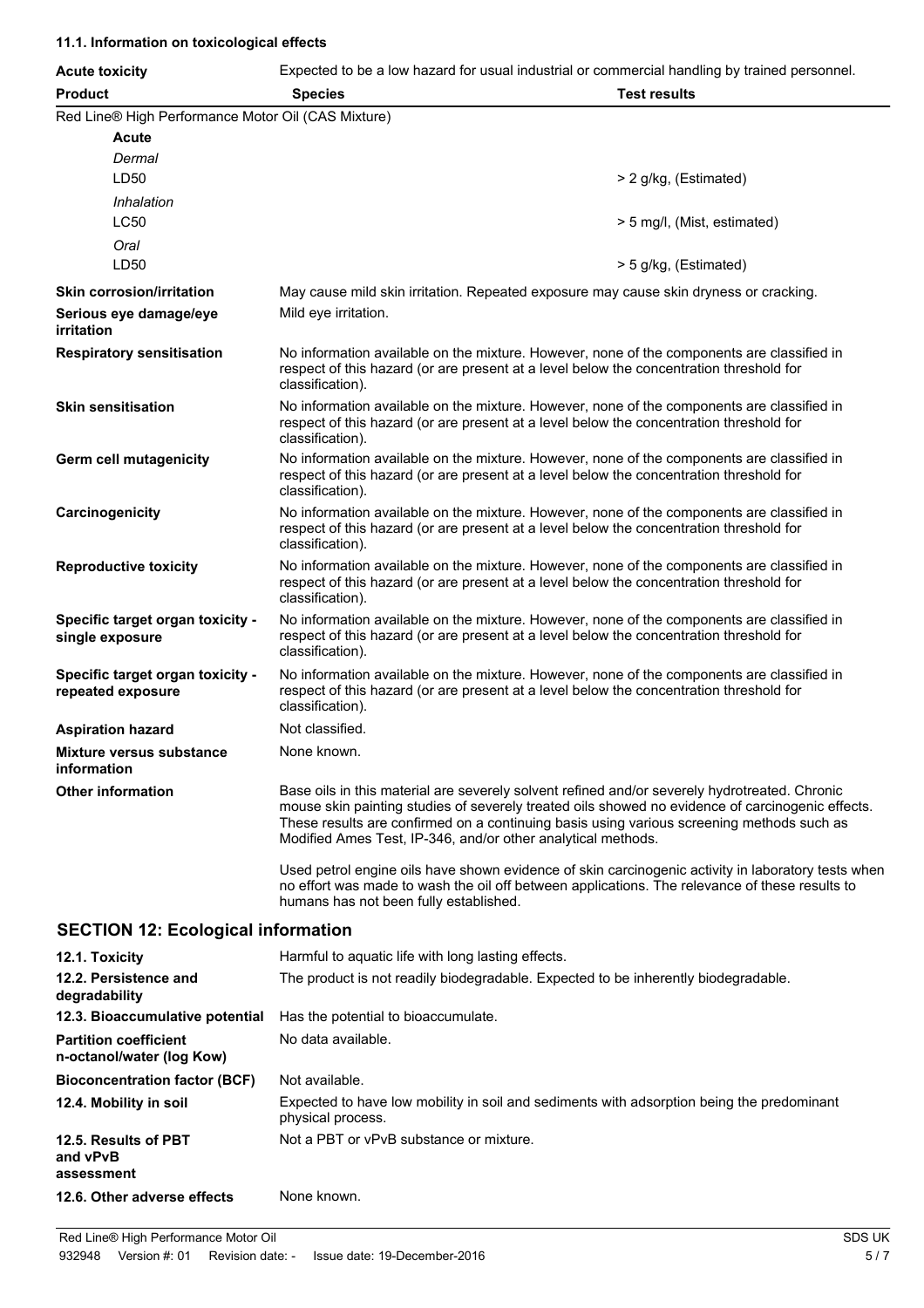## **SECTION 13: Disposal considerations**

| 13.1. Waste treatment methods |                                                                                                                     |
|-------------------------------|---------------------------------------------------------------------------------------------------------------------|
| <b>Residual waste</b>         | Recover and recycle, if practical. Contact specialist disposal companies.                                           |
| Contaminated packaging        | Since emptied containers may retain product residue, follow label warnings even after container is<br>emptied.      |
| EU waste code                 | 13 02 06*<br>Waste codes should be assigned by the user based on the application for which the product was<br>used. |
| Disposal methods/information  | Dispose in accordance with all applicable regulations.                                                              |

## **SECTION 14: Transport information**

#### **ADR**

14.1. - 14.6.: Not regulated as dangerous goods.

#### **RID**

14.1. - 14.6.: Not regulated as dangerous goods.

#### **ADN**

14.1. - 14.6.: Not regulated as dangerous goods.

#### **IATA**

14.1. - 14.6.: Not regulated as dangerous goods.

#### **IMDG**

14.1. - 14.6.: Not regulated as dangerous goods.

**14.7. Transport in bulk** Not applicable.

**according to Annex II of Marpol**

### **and the IBC Code**

### **SECTION 15: Regulatory information**

**15.1. Safety, health and environmental regulations/legislation specific for the substance or mixture**

#### **EU regulations**

**Regulation (EC) No. 1005/2009 on substances that deplete the ozone layer, Annex I and II, as amended** Not listed.

**Regulation (EC) No. 850/2004 On persistent organic pollutants, Annex I as amended** Not listed.

**Regulation (EU) No. 649/2012 concerning the export and import of dangerous chemicals, Annex I, Part 1 as amended** Not listed.

**Regulation (EU) No. 649/2012 concerning the export and import of dangerous chemicals, Annex I, Part 2 as amended** Not listed.

**Regulation (EU) No. 649/2012 concerning the export and import of dangerous chemicals, Annex I, Part 3 as amended** Not listed.

**Regulation (EU) No. 649/2012 concerning the export and import of dangerous chemicals, Annex V as amended** Not listed.

**Regulation (EC) No. 166/2006 Annex II Pollutant Release and Transfer Registry, as amended** Not listed.

**Regulation (EC) No. 1907/2006, REACH Article 59(10) Candidate List as currently published by ECHA** Not listed.

#### **Authorisations**

**Regulation (EC) No. 1907/2006, REACH Annex XIV Substances subject to authorisation, as amended** Not listed.

#### **Restrictions on use**

**Regulation (EC) No. 1907/2006, REACH Annex XVII Substances subject to restriction on marketing and use as amended** Not listed.

**Directive 2004/37/EC: on the protection of workers from the risks related to exposure to carcinogens and mutagens at work, as amended.**

Not listed.

#### **Other EU regulations**

**Directive 2012/18/EU on major accident hazards involving dangerous substances, as amended** Not listed. The product is classified and labelled in accordance with Regulation (EC) 1272/2008 (CLP Regulation) as amended and respective national laws implementing EC directives. This Safety Data Sheet complies with the requirements of Regulation (EC) No 1907/2006 as amended. **Other regulations National regulations** Follow national regulation for work with chemical agents.